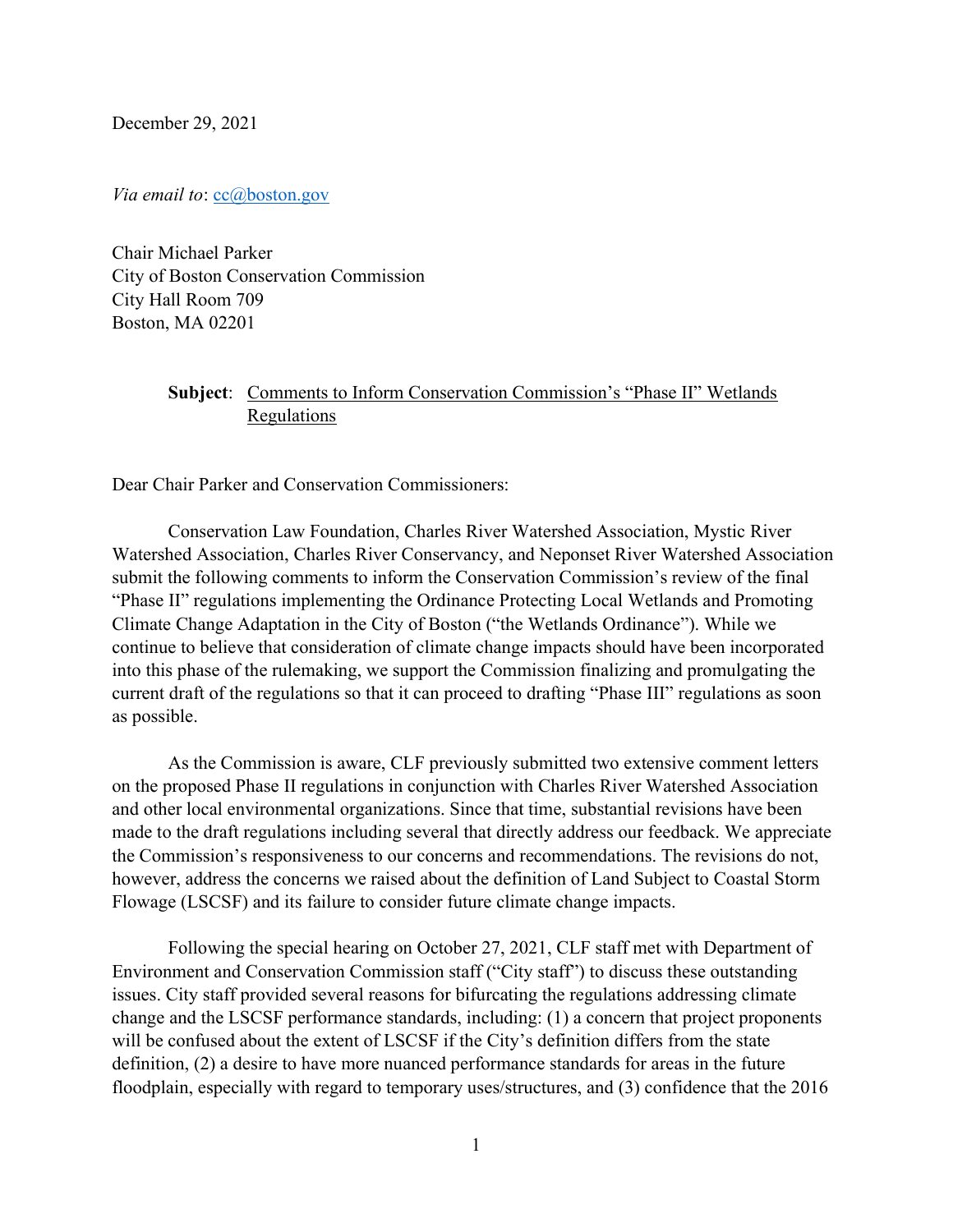Federal Emergency Management Agency (FEMA) maps for Boston are, or will be upon anticipated revisions, an accurate depiction of the City's present flood risk. While we do not completely agree with the current approach or the City's stated rationale for it, we understand the City's desire to finalize the Phase II regulations so that those performance standards can take effect for new development as soon as possible. We agree that it is beneficial for new development in the LSCSF resource area to be subject to some regulation now, even if regulations for the future floodplain are still forthcoming. We also appreciate that some nuance will be required for performance standards that apply to certain uses in the future floodplain and that beginning that process now would further delay finalization of the LSCSF performance standards.

Now that the Commission is finalizing the "Phase II" regulations, we expect it to expeditiously begin the process of drafting "Phase III" regulations, which will implement the provisions of the ordinance relating to climate change, climate equity and environmental justice, and extended riverfront areas. It is critical that the Phase III regulations be developed and implemented in a timely manner. The Commission is already well behind the anticipated schedule put forth in its "Work Plan for Implementation of Wetlands Ordinance Regulations."<sup>1</sup> Addressing climate change and equity in Conservation Commission review is urgent; we cannot afford further delay.

We urge the Commission to consider the following recommendations as it undertakes the drafting process for this next phase:

- The Commission should ensure that performance standards for the proposed Coastal Flood Resilience Zones and subdivisions (collectively "CFRZ") are appropriately stringent and consider the fact that many structures built today will have a useful life or design life of at least 50 years. Performance standards for these forward-looking floodplains must consider the impacts that a structure will face in the future, not just at the time of construction.
- The Commission should ensure that performance standards for CFRZ are mandatory, not voluntary or advisory.
- The Commission should ensure that the jurisdictional area for CRFZ is developed in a manner that allows it to evolve and be responsive to changes in climate science, preferably without requiring frequent revisions to the regulations.
- The Commission should look to the current state process to revise Massachusetts Environmental Policy Act (MEPA) requirements to better incorporate equity and environmental justice. These revisions will create heightened requirements for

<sup>&</sup>lt;sup>1</sup> See "Conservation Commission Work Plan for Implementation of Wetlands Ordinance Regulations," https://www.boston.gov/sites/default/files/file/2020/04/Workplan.pdf (last accessed Dec. 20, 2021).